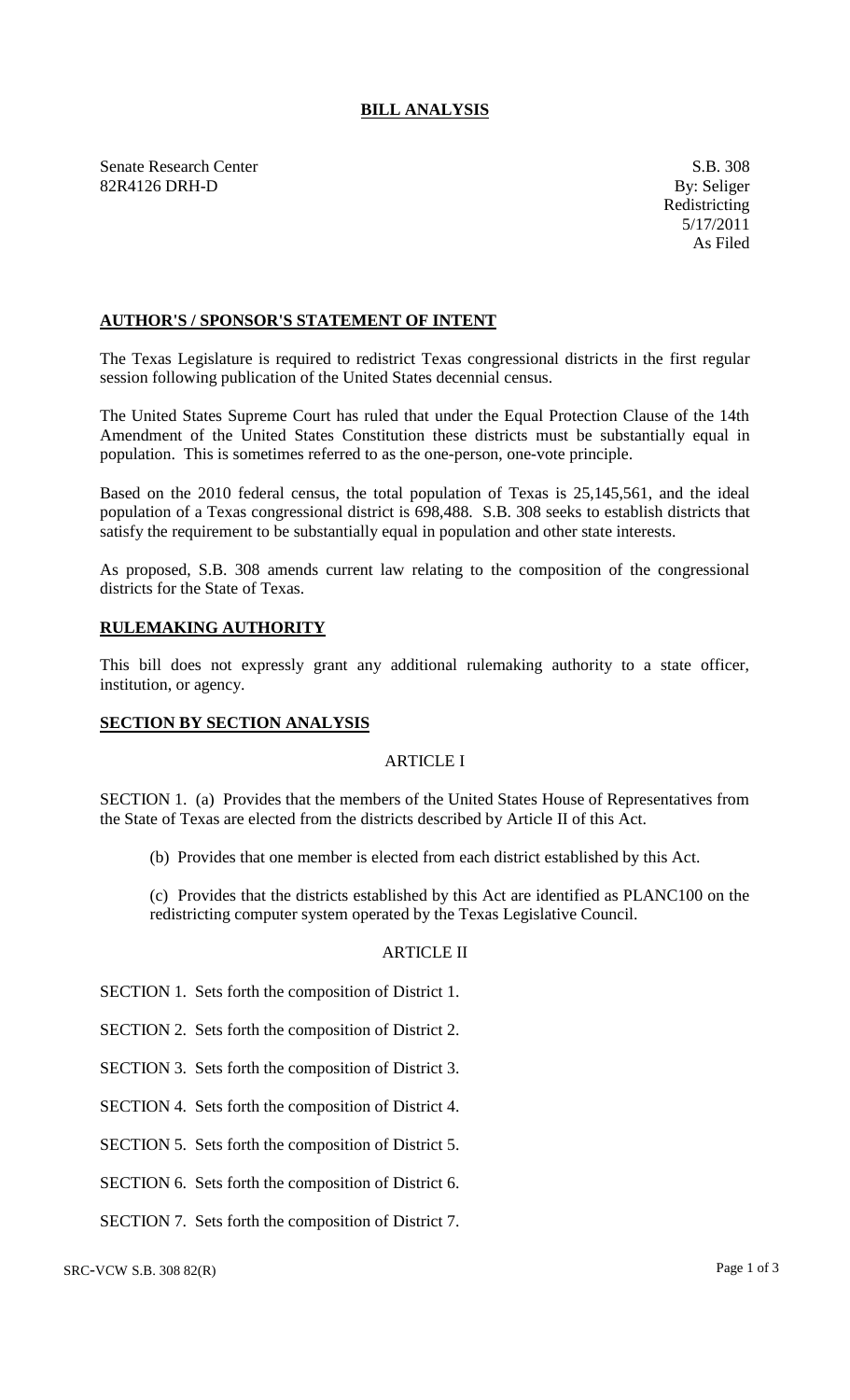| SECTION 8. Sets forth the composition of District 8.   |
|--------------------------------------------------------|
| SECTION 9. Sets forth the composition of District 9.   |
| SECTION 10. Sets forth the composition of District 10. |
| SECTION 11. Sets forth the composition of District 11. |
| SECTION 12. Sets forth the composition of District 12. |
| SECTION 13. Sets forth the composition of District 13. |
| SECTION 14. Sets forth the composition of District 14. |
| SECTION 15. Sets forth the composition of District 15. |
| SECTION 16. Sets forth the composition of District 16. |
| SECTION 17. Sets forth the composition of District 17. |
| SECTION 18. Sets forth the composition of District 18. |
| SECTION 19. Sets forth the composition of District 19. |
| SECTION 20. Sets forth the composition of District 20. |
| SECTION 21. Sets forth the composition of District 21. |
| SECTION 22. Sets forth the composition of District 22. |
| SECTION 23. Sets forth the composition of District 23. |
| SECTION 24. Sets forth the composition of District 24. |
| SECTION 25. Sets forth the composition of District 25. |
| SECTION 26. Sets forth the composition of District 26. |
| SECTION 27. Sets forth the composition of District 27. |
| SECTION 28. Sets forth the composition of District 28. |
| SECTION 29. Sets forth the composition of District 29. |

- SECTION 30. Sets forth the composition of District 30.
- SECTION 31. Sets forth the composition of District 31.
- SECTION 32. Sets forth the composition of District 32.

#### ARTICLE III

SECTION 1. Defines "tract," "block group," and "block" in this Act.

SECTION 2. Provides that it is the intention of the Texas Legislature that, if any county, tract, block group, block, or other geographic area has erroneously been left out of this Act, a court reviewing this Act should include that area in the appropriate district in accordance with the intent of the legislature, using any available evidence of that intent, including evidence such as that used by the Supreme Court of Texas in *Smith v. Patterson*, 111 Tex. 535, 242 S.W. 749 (1922).